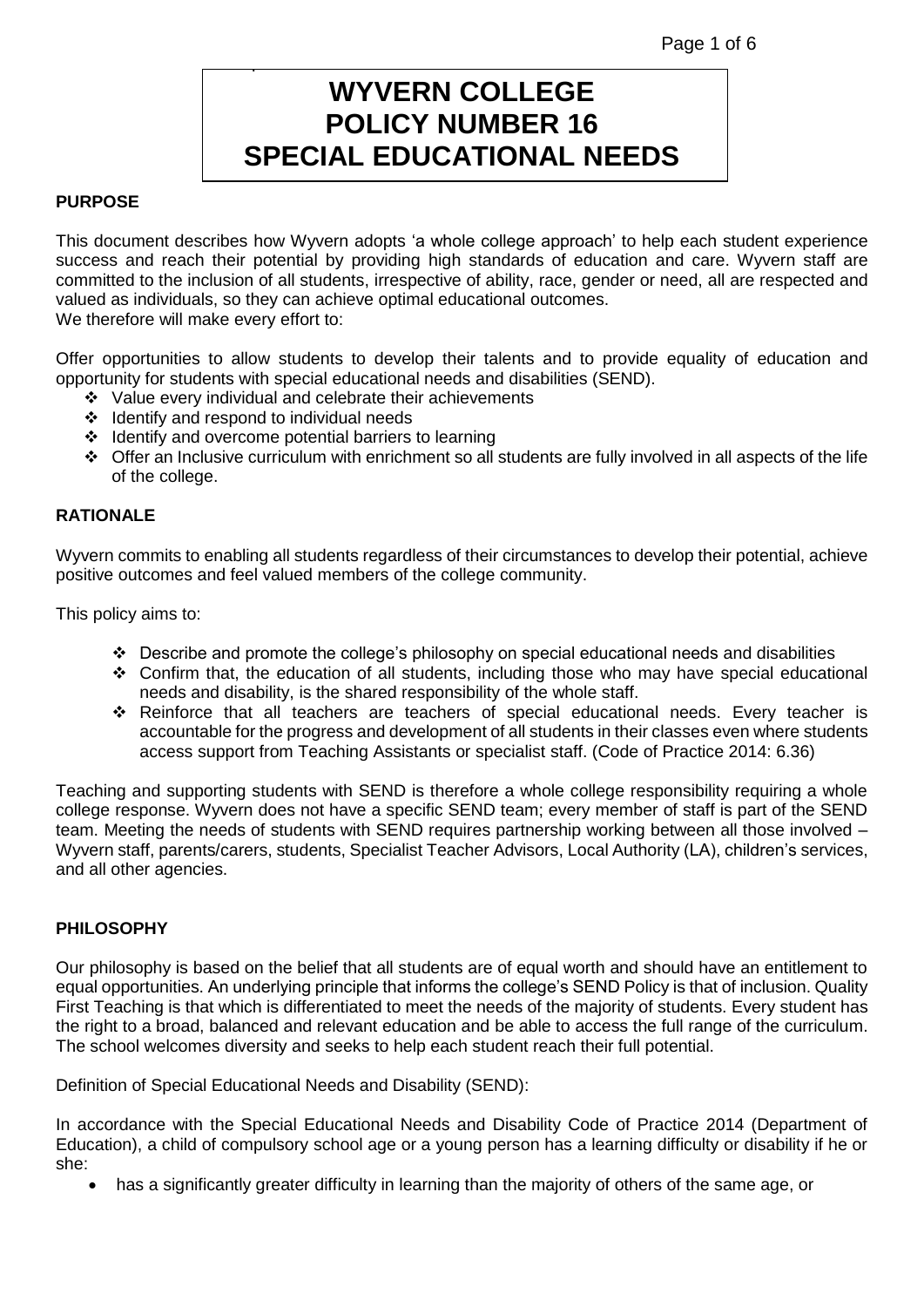## Page 2 of 6

• has a disability which prevents or hinders him or her from making use of educational facilities of a kind generally provided for others of the same age. A pupil has SEND where their learning difficulty or disability calls for special educational provision, that is provision different from or additional to that normally available to pupils of the same age.

Lack of adequate progress may be indicated by:

- Little or no progress despite the use of targeted teaching approaches, differentiated approaches to curriculum materials, and /or a differentiated curriculum.
- Working at levels significantly below age expectations, particularly in Literacy or Numeracy
- Presenting persistent and considerable emotional and / or mental health difficulties, which have not been managed by appropriate strategies.
- Poor communication or interaction, requiring focused interactions and modifications to access the learning.
- Sensory or physical impairments that result in little progress despite the provision of appropriate aids or equipment.

The staff and Trustees of Wyvern will also work to enable all SEND students to develop their potential and include them within the college community and support them to make successful transfers between educational establishments. This policy aims to support all members of staff in providing positive whole college approaches toward the learning, progress and achievement of SEND students. In line with the Code of Practice 2014, (6.1): All students at Wyvern are entitled to an education that supports them in making progress so they:

- ❖ Achieve their best
- ❖ Become confident individuals living fulfilling lives, and
- ❖ Make a successful transition into adulthood whether into employment, further or higher education or training

# **AIMS OF POLICY**

The SEND policy seeks to support the college's Vision and Values by recognising the need to provide the structure for a student-centred process that engages students, families, college and other professionals in planning for and implementing high quality, needs led provision that is consistent across the college.

Wyvern will support students to access the same opportunities for learning and social development achieving progress, developing their potential and promoting their well-being. We are committed to everyone working together to offer an inclusive curriculum to ensure the best possible outcomes for all students, whatever their needs or attainment.

The aims of this special educational needs policy are:

- To assist Wyvern in complying with the requirements of the Children's and Families Act 2014, The SEND Code of Practice 2015 (Updated) and other statutory guidance.
- To meet the duties and responsibilities towards students with disabilities and comply with the Equality Act of 2010 duties.
- To ensure that staff are aware of the school's policy and implement it consistently, in order to promote continuity of approach and progress.
- To enable students with SEND to be identified early as possible.
- To implement a graduated approach to meeting the needs of students using the Assess, Plan, Do, Review process.
- To train and support all school staff to meet identified student-needs through efficient communication systems and Professional Development.
- To expect teachers and staff to monitor the progress of all students, as continuous monitoring and feedback to students with SEND by their teacher's will help them to reach their potential.
- To consider the view of the students with special educational needs and make reasonable adjustments.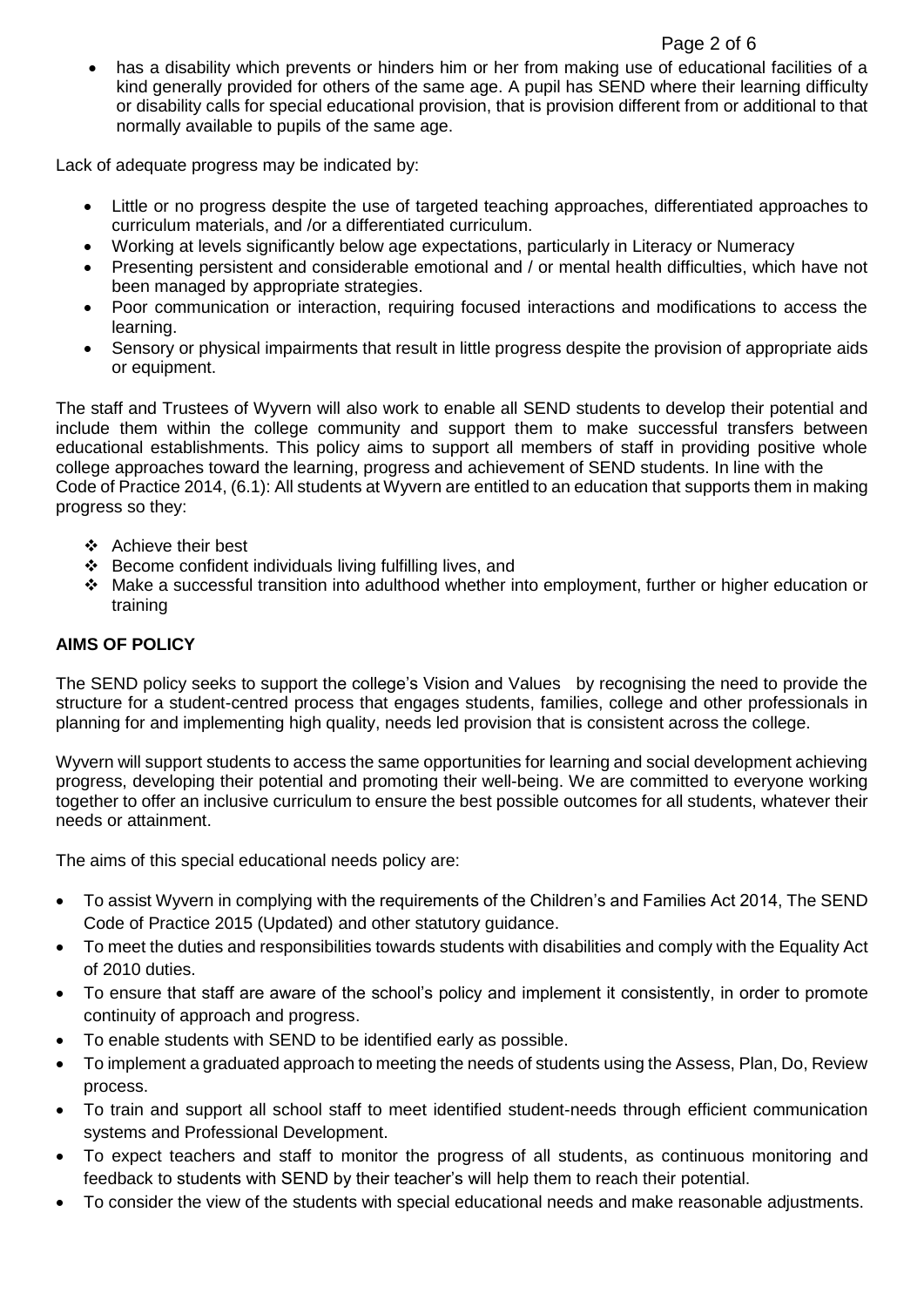## Page 3 of 6

- To work closely with parents, support agencies, other external agencies including those from Health and Social Care, to facilitate clear communications and the sharing of expertise in the best interest of the student.
- To set appropriate individual learning outcomes based on prior achievement, high aspirations and, where, practicable the views of the learner and family.
- To create a climate of inclusion valuing quality first teaching for all learners, with teachers informed by using the profiles attached to SIMs and then using a range of effective differentiation methods, including class plans and reasonable adjustments. This will ensure that all students have access to an appropriately differentiated curriculum and that different needs are catered for and met.
- To share expertise and good practice across the college and local learning community.
- To make efficient and effective use of college resources.
- To provide curriculum access for all.
- Students with medical conditions will have a medical diagnosis but not all students with medical conditions will have special educational needs. Where students with medical conditions also have SEND, their provision will have regard to the statutory guidance 'Supporting Pupils at School with Medical Conditions'.
- To provide appropriate information for parents regarding SEND provision in school publications, such as Local Offer, which is published on the school's website.

# **RESPONSIBILITIES**

Provision for students with special educational needs is a matter for the college as a whole. In addition to the Trustees, Head Teacher, INCO and SEND Leaders, and all members of staff have important responsibilities. Wyvern does not have a specific SEND team; every member of staff is part of the SEND team.

## **Trustees**

The Trustees are committed to and follows the guidelines as laid down in the SEND Code of Practice (2014) to:

- a) Use their best endeavours to make sure that a student with SEND gets the support they need- this means doing all they can to meet students' special educational needs within the resources available
- b) Enable students with SEND to engage in the activities of the college alongside students who do not have SEND
- c) Designate a teacher to be responsible for co-ordinating SEN provision INCO Mrs Zoe Weaver.
- d) Establish provision of a high standard for SEND students
- The Headteacher, Mr Ben Rule, is identified to link with the INCO and to review the work of the departments.
- Have regard to the Code of Practice when carrying out these responsibilities
- Be involved in developing and subsequently reviewing SEND Policy.
- Expect all teachers in the college to be accountable for the progress and development of the students in their classes, including where students access support from teaching assistants and specialist staff.
- Determine that the college has clear and flexible strategies for working with parents, and that these strategies encourage involvement in their child's education.
- Report to parents on the implementation of the college's policy for students with SEND and ensure that individual parents have been consulted and involved regarding any additional provision for a student with SEND.
- Prepare a SEN Information report and outline the arrangements for the admission of disabled students, the steps being taken to prevent disabled students from being treated less favourably than others, the facilities provided to enable access to the college for disabled students and the accessibility plan showing how they plan to improve access progressively over time.

#### **Headteacher:**

The Headteacher has responsibility for the day-to-day management of all aspects of the college's work, including the provision for students with special education needs. The Headteacher will keep the Trustees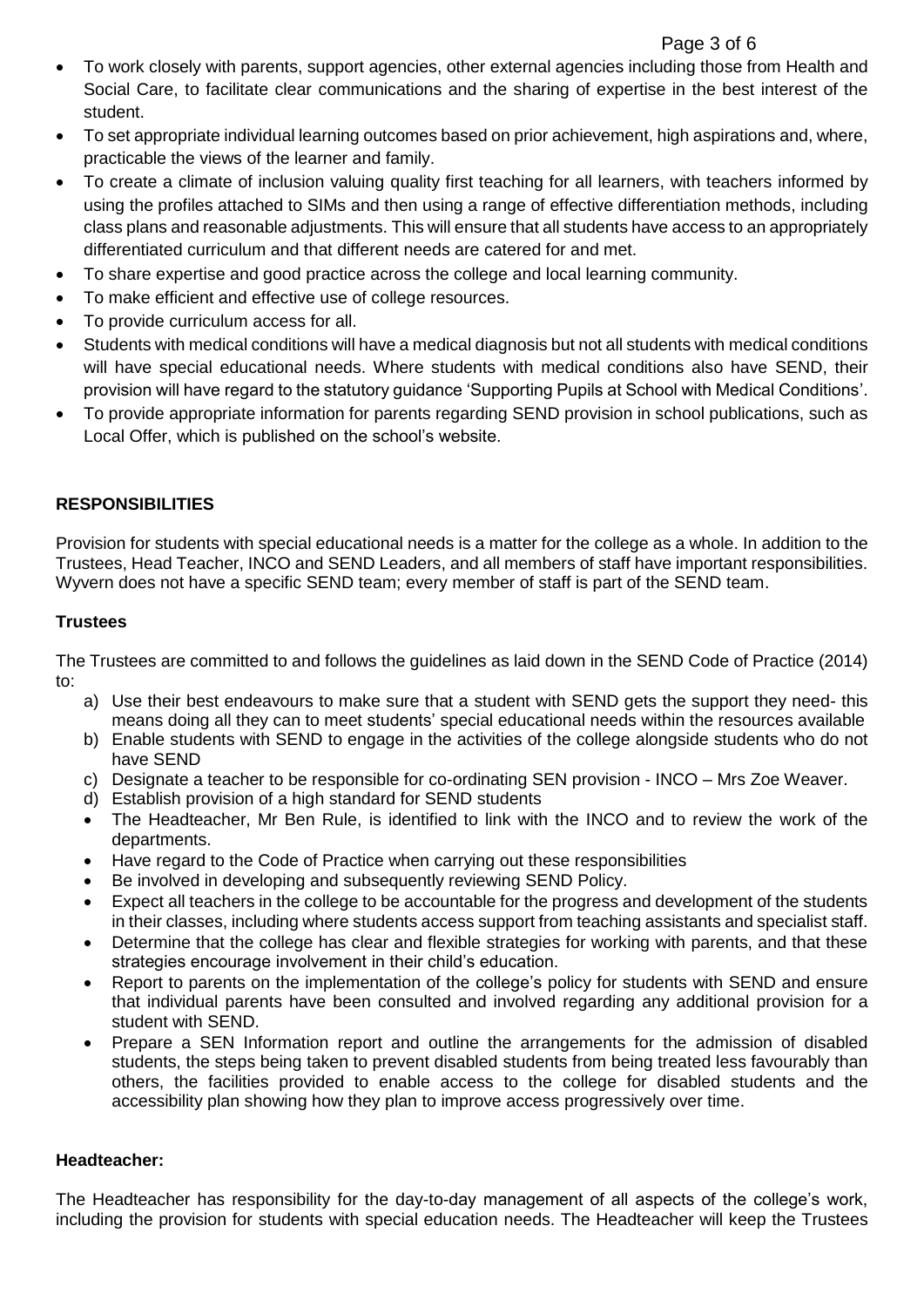fully informed on Special Educational Needs issues. The Headteacher: Mr Ben Rule will work closely with the INCO: Mrs Zoe Weaver and the Trustee with responsibility for SEND: Mrs Karen Hercock.

# **INCO:**

Mrs Zoe Weaver

In collaboration with the Headteacher and governing body, the INCO determines the strategic development of the SEND policy, through an effective framework of Quality First Teaching, which focuses on identifying and meeting individual students' needs.

The INCO and SEND Leaders are delegated the day-to-day responsibility for the operation of the SEND policy supported by other college-based professionals and they co-ordinate the provision for individual students working closely with staff, parents/carers and external agencies. The INCO provides relevant professional guidance to colleagues with the aim that SEND students can achieve their full potential.

Through analysis and assessment of student's needs, and by monitoring the quality of teaching and standards of student's achievements and setting targets, the INCO working alongside Curriculum Leaders and Pastoral Leaders, develop effective ways of overcoming barriers to learning and sustain effective teaching.

The INCO supports subject teachers so that learning of all students is given equal priority.

The principle responsibilities for the INCO and SEND Leaders include:

- Overseeing the day-to-day operation of the SEND policy alongside other college based professionals
- Co-ordinating provision for SEND students and reporting on progress
- Advising on the graduated approach to providing SEND support Assess, Plan, Do, Review
- Advising on the deployment of the college's delegated budget and other resources to meet students' needs effectively
- Monitoring relevant SEND CPD for all staff
- Overseeing the records of all students with special educational needs and ensuring they are up to date
- Liaising with parents/carers of students with special educational needs
- Contributing to the in-service training of staff
- Being a point of contact with external agencies, especially the local authority and its support services
- Liaising with other colleges, educational psychologists, health and social care professionals and independent or voluntary bodies
- Liaising with potential next providers of education to ensure a student and their parents/carers are informed about options and a smooth transition is planned
- Evaluating the impact of interventions provided for students with SEND
- Leading on the development of SEND provision as an integral part of the college improvement plan
- Working with the Headteacher and the college Trustees in order that the college meets its responsibilities under the Equality Act (2010) with regard to reasonable adjustments and access arrangements

#### **Curriculum Leaders:**

- Make sure appropriate curriculum provision and delivery are clearly stated for SEND, ensuring appropriate teaching resources are matched to student's needs.
- Monitor the progress of all students, including students with SEND in their subject area.
- Use their subject specialism to work with the INCO and staff to develop the use of class plans to support SEND students
- Identify and action training for key staff as required.
- Support the referral process where Special Educational Provision may be initiated by the subject teacher to the Curriculum Leader, where a student fails to achieve adequate progress, despite having had access to a differentiated programme and effective teaching strategies over 2 terms. This will be evidenced in class plans and uploaded onto the referral form and shared with the INCO.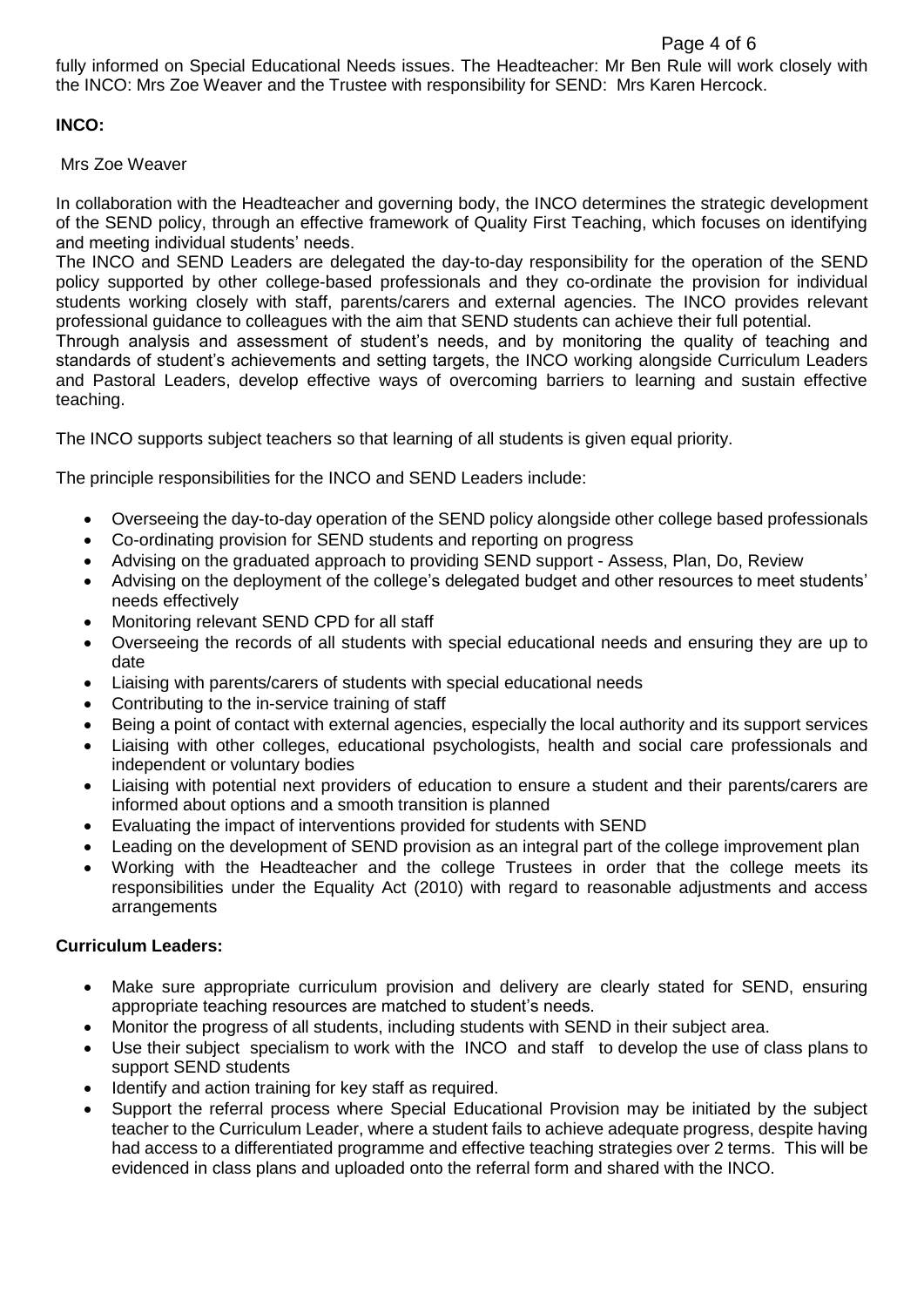# **All Teaching and Non-Teaching Staff:**

- All staff are made aware of the college's SEND policy and the procedures for identifying, assessing, and making provision for students with special educational needs.
- **All teachers are teachers of special educational needs**. Every teacher is responsible and accountable for the progress and development of all students in their classes even where students access support from Teaching Assistants or specialist staff.
	- Subject teachers are fully involved in delivering an appropriate curriculum, that provides:
		- ❖ high quality teaching, differentiated for individual students through suitable teaching materials
		- ❖ effective teaching strategies
		- ❖ active use of class plans
		- ❖ a supportive learning environment
- Subject teachers are responsible for setting suitable challenges, encouraging a positive self-image and facilitating effective special educational provisions in response to the students' needs in order to remove potential barriers to learning. This process should include working with the INCO and other college-based professionals to carry out a clear analysis of the student's needs, drawing on the teacher's assessment and experience of the student as well as previous progress and attainment.
- All staff will be included in reviewing and, where necessary, seeking advice to improve their understanding of strategies to identify and support vulnerable students and strengthen their knowledge of SEND.
- All staff are responsible for ensuring EHCP and SEND Profiles are considered in lessons.
- Tutors of students who have an EHCP may also be involved in the annual review meeting
- All staff can raise individual concerns to the INCO or SEND Leaders through the referral process, providing evidence of using the graduated approach and effective teaching strategies.
- Teaching Assistants will liaise with the class teacher and INCO on planning, on student response and on progress in order to contribute effectively to the graduated response, (Assess, Plan, Do, and Review).
- Further guidance for all staff can be found on the staff shared area under 1: SEN REGISTER and in the staff shared area – Policies – Management Guidance – SEND.

# **MEETING MEDICAL NEEDS**

The Children and Families Act 2014 places a duty on the college to arrange to support students with medical conditions. Individual Health Care Plans will specify the type and level of support required to meet the medical needs of such students.

Where students also have SEND, their provision should be planned and delivered in a co-ordinated way, taking due regard to Wyvern's medical policy. For those students with an Education, Health, and Care Plan (EHCP) this will be used as it brings together health and social care needs, as well as their special educational provision.

Wyvern recognises that students at college with medical conditions should be properly supported so that they have full access to education, including college trips and physical education. Some students with medical conditions may be disabled and where this is the case, the college will comply with its duties under the Equality Act 2010.

Please see Wyvern's Policy - *Supporting students with medical conditions* for further details.